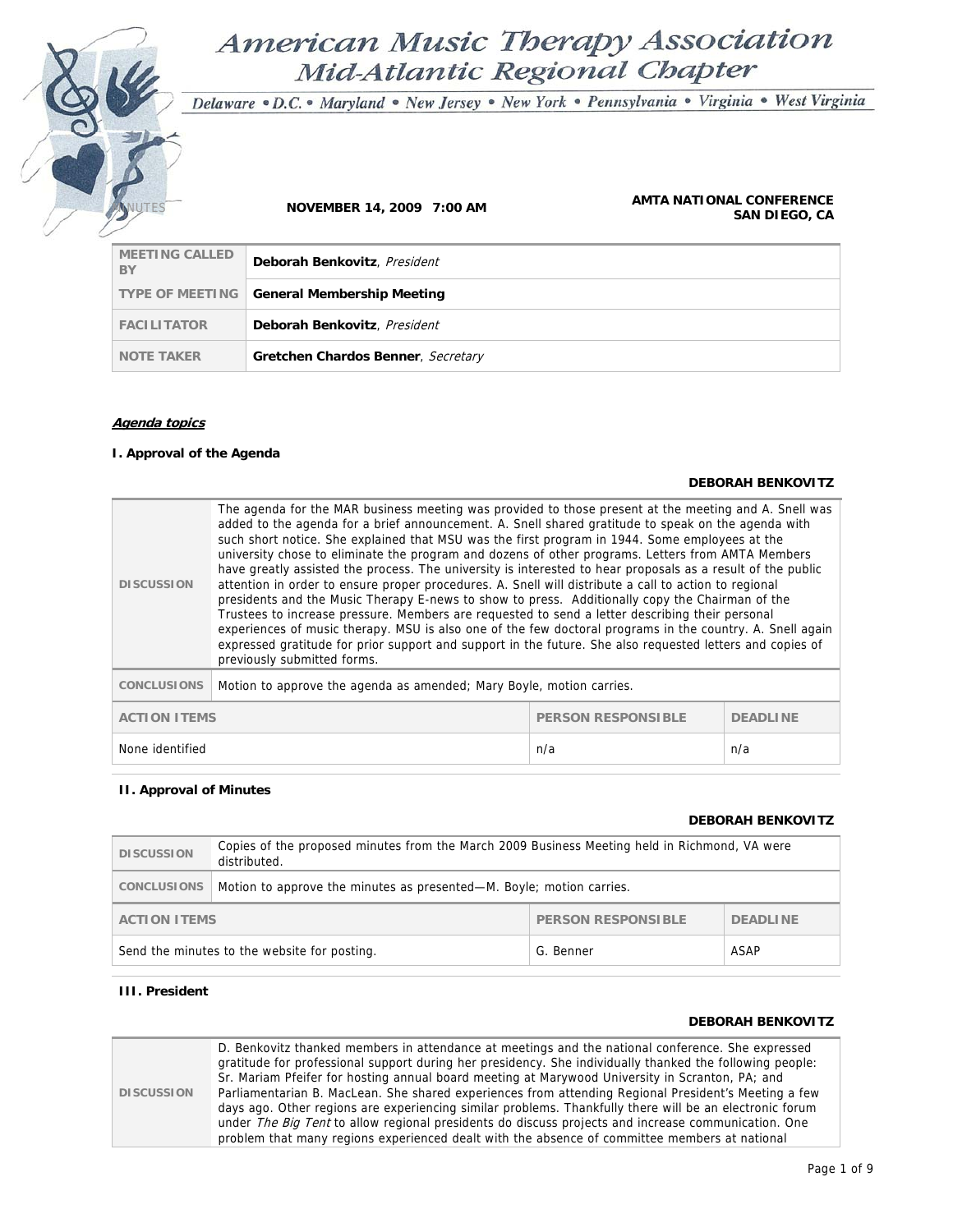|                                                              | conference. D. Polen was applauded for ensuring that enough Assembly Delegates were in attendance. |     |     |
|--------------------------------------------------------------|----------------------------------------------------------------------------------------------------|-----|-----|
| <b>CONCLUSIONS</b>                                           | D. Benkovitz praised the efforts of the membership.                                                |     |     |
| PERSON RESPONSIBLE<br><b>ACTION ITEMS</b><br><b>DEADLINE</b> |                                                                                                    |     |     |
| None identified.                                             |                                                                                                    | n/a | n/a |

#### **IV. President-Elect**

#### **DEBORAH BENKOVITZ ON BEHALF OF KRISTEN BRENNAN**

| <b>DISCUSSION</b>                                                   | D. Benkovitz reported that K. Brennan is absent to attend her wedding, today! There are two committees<br>that she will lead and chair as the President-Elect. The Constitution & Bylaws Committee includes B.<br>MacLean, B. Abrams, and D. Benkovitz. Secondly there are many policies within the region that are<br>fragmented. K. Brennan received a team to gather such policies. |     |     |
|---------------------------------------------------------------------|----------------------------------------------------------------------------------------------------------------------------------------------------------------------------------------------------------------------------------------------------------------------------------------------------------------------------------------------------------------------------------------|-----|-----|
| <b>CONCLUSIONS</b>                                                  | K. Brennan will continue to lead both Constitution & Bylaws Committee and the Policies Committee.                                                                                                                                                                                                                                                                                      |     |     |
| <b>PERSON RESPONSIBLE</b><br><b>ACTION ITEMS</b><br><b>DEADLINE</b> |                                                                                                                                                                                                                                                                                                                                                                                        |     |     |
| None identified                                                     |                                                                                                                                                                                                                                                                                                                                                                                        | n/a | n/a |
|                                                                     |                                                                                                                                                                                                                                                                                                                                                                                        |     |     |

#### **V. Immediate Past President**

## **BRIAN ABRAMS**

| <b>DISCUSSION</b>                                                   | B. Abrams explained one of his current projects to receive volunteers from the region. The movement is<br>called MAR Needs You! If anyone is interested or knows somebody that would like to be locally involved<br>then they could be extremely important for the region. It aids volunteers to become directly involved<br>within the MARAMTA. |     |     |
|---------------------------------------------------------------------|--------------------------------------------------------------------------------------------------------------------------------------------------------------------------------------------------------------------------------------------------------------------------------------------------------------------------------------------------|-----|-----|
| <b>CONCLUSIONS</b>                                                  | Members are encouraged to recruit volunteers for the special project and refer them to B. Abrams.                                                                                                                                                                                                                                                |     |     |
| <b>PERSON RESPONSIBLE</b><br><b>ACTION ITEMS</b><br><b>DEADLINE</b> |                                                                                                                                                                                                                                                                                                                                                  |     |     |
| None identified                                                     |                                                                                                                                                                                                                                                                                                                                                  | n/a | n/a |
|                                                                     |                                                                                                                                                                                                                                                                                                                                                  |     |     |

### **VI. Membership**

#### **GENE BEHRENS**

| <b>DISCUSSION</b>  | G. Behrens shared that we are only as strong as our members. She suggested that members write a date<br>on their calendars for a personal timeline to pay their national membership. It has been a busy year with<br>regional and national membership. Currently there are over eight hundred members. MARAMTA is the<br>only region that lost members despite all of the many efforts. Professional and graduate students are<br>down four percent and undergraduate students are down eight percent. AMTA charged for another call-a-<br>thon. The following members spoke with approximately ninety non-members and left messages with main<br>other people: R. Adler; M. Phillips; C. Blank; K. Murphy. This project shared information that non-<br>members were uncomfortable with the high costs for membership. Additionally non-members were<br>concerned with inability to access CMTEs outside of conference. As a result there will be a proposal to<br>CMTE to receive credits for an online podcast. Also another suggestion is to create a Part-time<br>Professional Membership category. Thirdly, G. Behrens will investigate ways to directly connect with<br>students. Two members applied for support through the Membership Support Fund. New members<br>continue to receive packets. G. Behrens reminded internship directors and academic advisors to request<br>packets. Additionally G. Behrens requested heads-up for new members that move into or return to MAR.<br>Approximately 20 new members were recognized during the last MARAMTA Conference. The mentorship<br>program is still in progress. Cards of support are continuing to be sent to members with celebrations or<br>grave concerns in their lives. Another call-a-thon will be organized that will require mature members that<br>to assist. She thanked members for their support as she concluded the conference. |
|--------------------|---------------------------------------------------------------------------------------------------------------------------------------------------------------------------------------------------------------------------------------------------------------------------------------------------------------------------------------------------------------------------------------------------------------------------------------------------------------------------------------------------------------------------------------------------------------------------------------------------------------------------------------------------------------------------------------------------------------------------------------------------------------------------------------------------------------------------------------------------------------------------------------------------------------------------------------------------------------------------------------------------------------------------------------------------------------------------------------------------------------------------------------------------------------------------------------------------------------------------------------------------------------------------------------------------------------------------------------------------------------------------------------------------------------------------------------------------------------------------------------------------------------------------------------------------------------------------------------------------------------------------------------------------------------------------------------------------------------------------------------------------------------------------------------------------------------------------------------------------------------------------------------------------------------|
| <b>CONCLUSIONS</b> | Contact G. Behrens if you become aware of new professionals or non-members within the region.<br>Continue informing music therapy interns about professional membership packets available to them<br>following the completion of their internship.                                                                                                                                                                                                                                                                                                                                                                                                                                                                                                                                                                                                                                                                                                                                                                                                                                                                                                                                                                                                                                                                                                                                                                                                                                                                                                                                                                                                                                                                                                                                                                                                                                                            |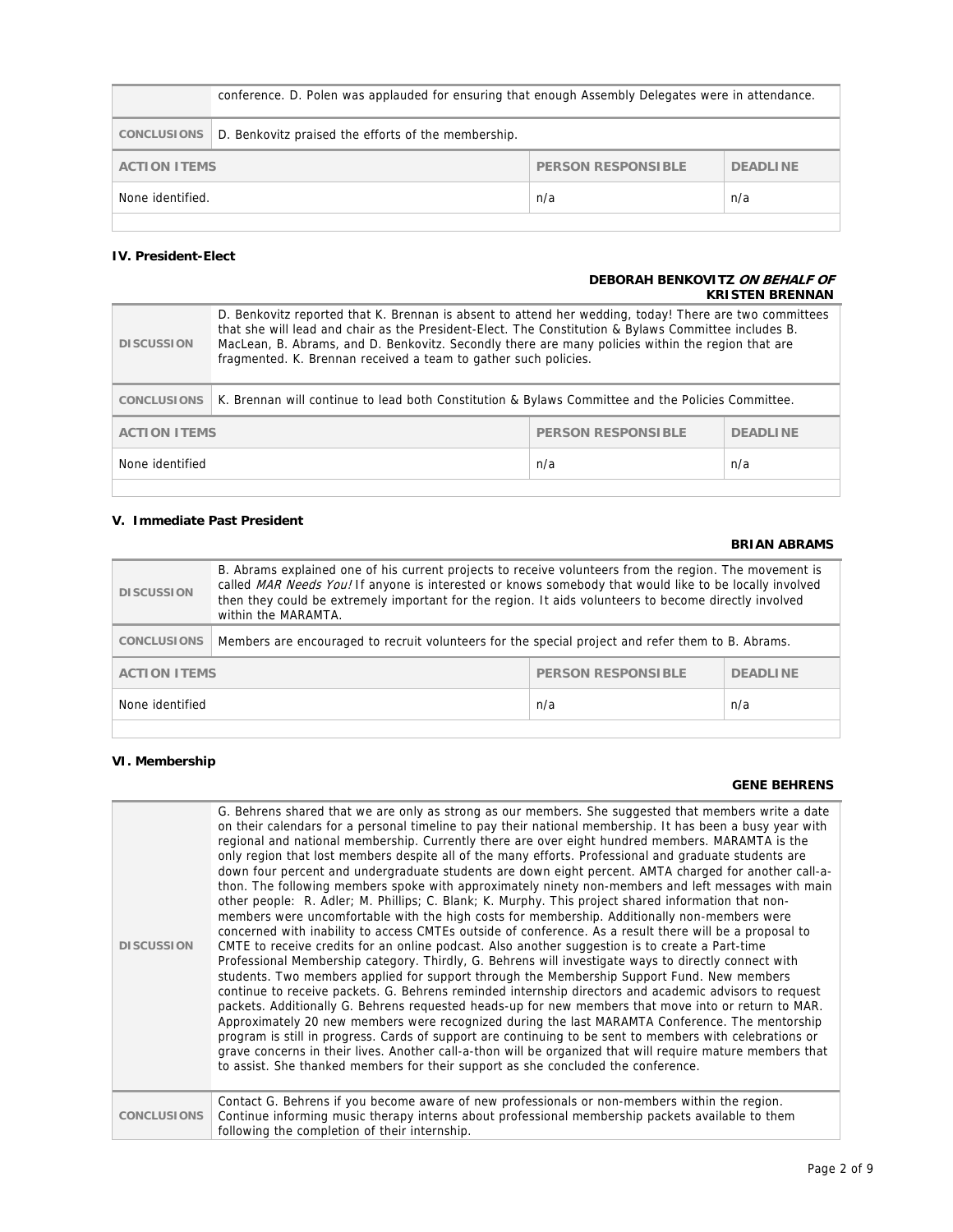|                   | <b>CAROL ANN BLANK</b>                                                                                                                                                                                    |
|-------------------|-----------------------------------------------------------------------------------------------------------------------------------------------------------------------------------------------------------|
| <b>DISCUSSION</b> | C. Blank shared blessed action of a third annual student from the MARAMTS Executive Board. Elaine<br>Vuong and C. Blank plan to present at the 2010 MARAMTA Conference related to advocacy strategies for |

| <b>ACTION ITEMS</b>                                                                              | PERSON RESPONSIBLE | <b>DEADLINE</b>                          |
|--------------------------------------------------------------------------------------------------|--------------------|------------------------------------------|
| Refer eligible candidates to the MARAMTA website for applying to the<br>Membership Support Fund. | Members            | Roughly set for<br>November 15,<br>2009. |

#### **VII. Conference**

## **2009 LOCAL CHAIR UPDATE NINA GALERSTEIN**

| <b>DISCUSSION</b>  | All members were invited to attend the upcoming regional conference to be held in Pittsburgh, PA. The<br>call for papers deadline is November 30, 2009. There will be a blind review because of the increased<br>amount of submitted proposals! A silent auction will require donations. There will be a research track in<br>addition to a student's track. There is a secretive plan for the closing session. K. Jasko shared a deadline<br>of December 31, 2009 for the <i>Earlybird Deadline</i> to include free conference registration for vendors with<br>booths. This information is available online, in the Exhibit Hall and in person. There is a decrease in<br>registration costs and the room rates are merely \$92.00 per night. N. Galerstein shared gratitude for<br>support! |  |  |
|--------------------|------------------------------------------------------------------------------------------------------------------------------------------------------------------------------------------------------------------------------------------------------------------------------------------------------------------------------------------------------------------------------------------------------------------------------------------------------------------------------------------------------------------------------------------------------------------------------------------------------------------------------------------------------------------------------------------------------------------------------------------------------------------------------------------------|--|--|
| <b>CONCLUSIONS</b> | None.                                                                                                                                                                                                                                                                                                                                                                                                                                                                                                                                                                                                                                                                                                                                                                                          |  |  |
| 000001 0000010101  |                                                                                                                                                                                                                                                                                                                                                                                                                                                                                                                                                                                                                                                                                                                                                                                                |  |  |

**ACTION ITEMS PERSON RESPONSIBLE PERSON RESPONSIBLE PERSON RESPONSIBLE** None identified. The next state of the state of the next state of the next state of the next state of the next state of the next state of the next state of the next state of the next state of the next state of the next sta

## **A. 2010 LOCAL CHAIR'S UPDATE MELISSA KING**

| Pre-conference begins March 24, 2009. Hotel amenities include free parking, an indoor pool, free wireless<br>internet and more! |  |  |
|---------------------------------------------------------------------------------------------------------------------------------|--|--|
|                                                                                                                                 |  |  |
| <b>DEADLINE</b>                                                                                                                 |  |  |
|                                                                                                                                 |  |  |
|                                                                                                                                 |  |  |

## **B.** 2011 CONFERENCE UPDATE **MELISSA KING**

| <b>DISCUSSION</b>                                | B. MacLean will host the conference in Saratoga Springs, NY March 30, 2012 - April 2, 2012. The<br>hotel room rate will be \$119.00. A co-host for the 2013 conference in Maryland is still needed. |          |  |
|--------------------------------------------------|-----------------------------------------------------------------------------------------------------------------------------------------------------------------------------------------------------|----------|--|
| <b>CONCLUSION</b>                                | Members were encouraged to send interested candidates for chairing 2013 conference to M. King.                                                                                                      |          |  |
| <b>PERSON RESPONSIBLE</b><br><b>ACTION ITEMS</b> |                                                                                                                                                                                                     | DEADLINE |  |
| None identified<br>n/a<br>n/a                    |                                                                                                                                                                                                     |          |  |

## **VIII. Finances**

## **ELAINE ABBOTT**

| <b>DISCUSSION</b>       | Any assembly delegate and executive board member must complete reimbursement forms. The operating<br>budget is nearly \$35,000 prior to conference reimbursements. The conference account balance is \$3,000.<br>The Vanguard Balance is up to \$27,083.70. The region has secure monetary reserves and stability. New<br>finance Committee: B. Sutton, D. Benkovitz, K. Brennan, and B. Abrams. Additionally J. Sharder shared<br>willingness to participate. E. Abbott thanked members for their support. |  |     |
|-------------------------|-------------------------------------------------------------------------------------------------------------------------------------------------------------------------------------------------------------------------------------------------------------------------------------------------------------------------------------------------------------------------------------------------------------------------------------------------------------------------------------------------------------|--|-----|
| <b>CONCLUSIONS</b>      | None.                                                                                                                                                                                                                                                                                                                                                                                                                                                                                                       |  |     |
| <b>ACTION ITEMS</b>     | <b>PERSON RESPONSIBLE</b><br><b>DEADLINE</b>                                                                                                                                                                                                                                                                                                                                                                                                                                                                |  |     |
| None identified.<br>n/a |                                                                                                                                                                                                                                                                                                                                                                                                                                                                                                             |  | n/a |
|                         |                                                                                                                                                                                                                                                                                                                                                                                                                                                                                                             |  |     |

## **IX. Government Relations**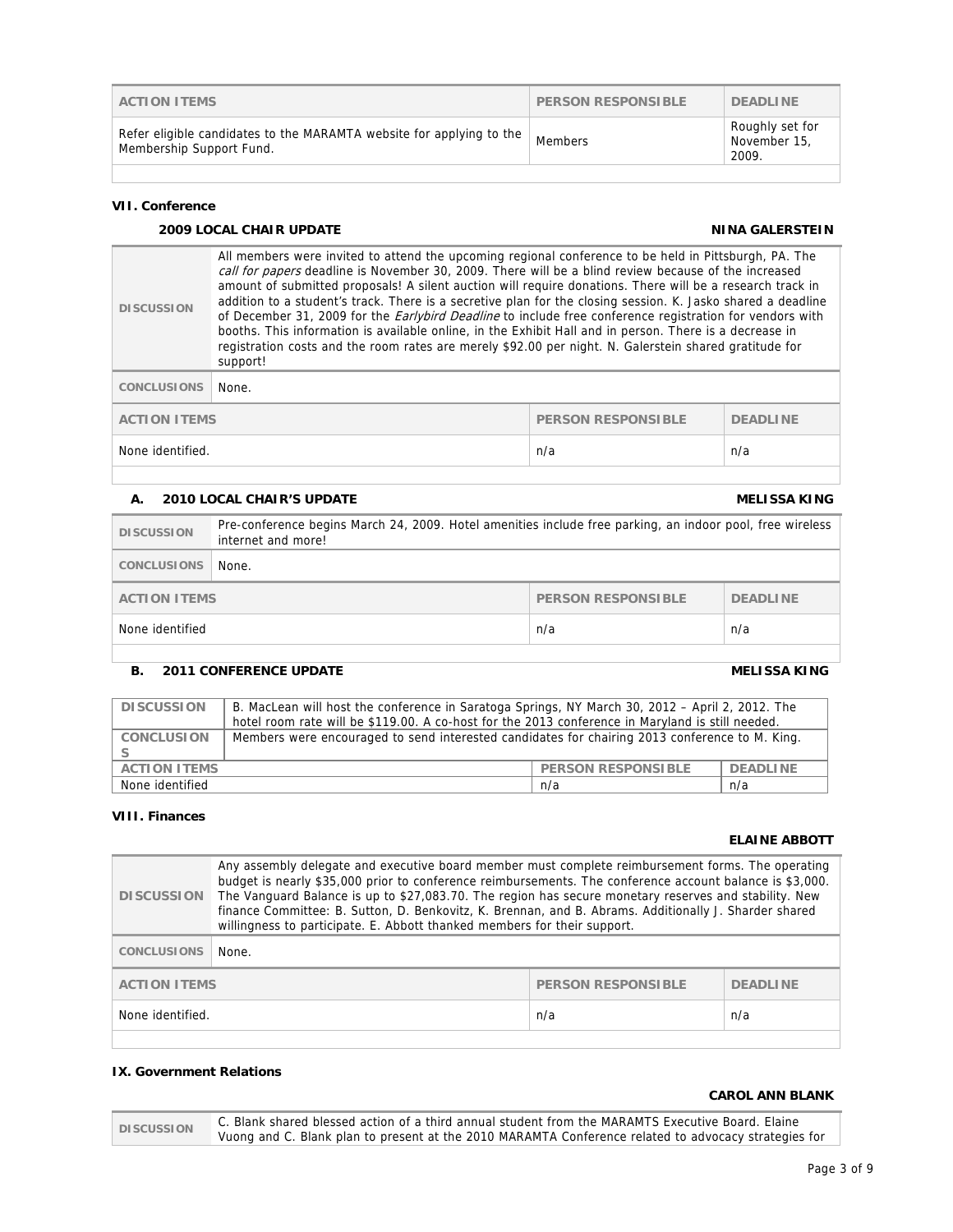| members. On a national level as soon as there is a call to action then C. Blank will inform members.<br>There are three leading task force chairs. |                                                              |     |     |
|----------------------------------------------------------------------------------------------------------------------------------------------------|--------------------------------------------------------------|-----|-----|
| Refer regional government relations concerns outside of NJ, NY and PA to contact C. Blank.<br>CONCLUSIONS                                          |                                                              |     |     |
|                                                                                                                                                    | PERSON RESPONSIBLE<br><b>DEADLINE</b><br><b>ACTION ITEMS</b> |     |     |
| None identified.                                                                                                                                   |                                                              | n/a | n/a |
|                                                                                                                                                    |                                                              |     |     |

#### **A. NJSTF KATHY MURPHY**

| <b>DISCUSSION</b>                                                   | K. Murphy explained that recent events "slammed the door" on the drafted bill. As a result of the<br>sequence of events the task force is "back to the drawing board." Additionally there was a new governor<br>elected into office. There will be new people working in Consumer Affairs, an Attorney General and the<br>Department of Education. There may be a two-phased process for the state's legislative.<br>Additionally one of the oldest music therapy programs in the state received a visit by the Department of<br>Education. The visit deemed that music therapists must be supervised by a music educator. Also, music<br>education was not being provided. In addition the program is no longer able to receive practicum<br>students, only interns. These actions may affect other private schools with music therapy. B. King shared<br>concerns related to IDEA and K. Murphy differentiated the settings of a private school. |  |  |
|---------------------------------------------------------------------|----------------------------------------------------------------------------------------------------------------------------------------------------------------------------------------------------------------------------------------------------------------------------------------------------------------------------------------------------------------------------------------------------------------------------------------------------------------------------------------------------------------------------------------------------------------------------------------------------------------------------------------------------------------------------------------------------------------------------------------------------------------------------------------------------------------------------------------------------------------------------------------------------------------------------------------------------|--|--|
| <b>CONCLUSIONS</b>                                                  | If interested in joining list serve, send e-mail to K. Murphy.                                                                                                                                                                                                                                                                                                                                                                                                                                                                                                                                                                                                                                                                                                                                                                                                                                                                                     |  |  |
| <b>ACTION ITEMS</b><br><b>PERSON RESPONSIBLE</b><br><b>DEADLINE</b> |                                                                                                                                                                                                                                                                                                                                                                                                                                                                                                                                                                                                                                                                                                                                                                                                                                                                                                                                                    |  |  |
| None identified.<br>n/a<br>n/a                                      |                                                                                                                                                                                                                                                                                                                                                                                                                                                                                                                                                                                                                                                                                                                                                                                                                                                                                                                                                    |  |  |
|                                                                     |                                                                                                                                                                                                                                                                                                                                                                                                                                                                                                                                                                                                                                                                                                                                                                                                                                                                                                                                                    |  |  |

#### **B.** NYSTF DONNA POLEN

| <b>DISCUSSION</b>                                                   | The NYSTF is comprised of Mary Boyle, Beth McLaughlin, D. Polen, Evelyn Selesky, and Madelaine Ventre.<br>There were several unintended consequences as a result of LCAT. There is a bill in the assembly and the<br>senate that would grant exemptions for those employed by non-profits, and business corporations if<br>registered by the education department. Secondly it would extend the expiration of provisions of law for<br>licensed professionals in municipal settings. Thirdly, it would direct work groups to be formed by<br>members of the professions. The first provision would deal with facilities like nursing homes. With the<br>new law the licensed professionals are in violation of the new law. B. King inquired about the issue of<br>supervision and she was tabled.<br>D. Polen shared that she attended a meeting in October 2009 that dealt with other unintended<br>consequences. Issues included the endorsement (portability) of professionals that move to NY. Also, the<br>issue of supervision (relationship of supervisor to the setting, and approved settings). Additionally they<br>are looking into internship issues. D. Polen shared that the recent decisions have positive feedback since<br>so many professions were effected like social workers and psychologists. There was development related<br>to the exclusion from the law developed after 9/11. Horticulture and music therapy were banned from<br>providing services. After a meeting a letter went to Joanne McLean- Director of 9/11 Fund with various<br>signatures of state and national-based organizations. As of 11/8/09 there was no response from J.<br>McLean's office related to scheduling a meeting to discuss the letter. D. Polen shared that Randy Mulder<br>is assisting to coral various creative arts professionals to collaborate in their legislative actions. Diana<br>Georgia continues to work for the NYSTF related to conference issues. There was positive feedback from<br>MARAMTA and the AMTA to support funding. Joni Milgram-Luterman inquired about funding. D. Polen<br>explained that the letter of clarification from 2006 is still valid. |  |  |
|---------------------------------------------------------------------|--------------------------------------------------------------------------------------------------------------------------------------------------------------------------------------------------------------------------------------------------------------------------------------------------------------------------------------------------------------------------------------------------------------------------------------------------------------------------------------------------------------------------------------------------------------------------------------------------------------------------------------------------------------------------------------------------------------------------------------------------------------------------------------------------------------------------------------------------------------------------------------------------------------------------------------------------------------------------------------------------------------------------------------------------------------------------------------------------------------------------------------------------------------------------------------------------------------------------------------------------------------------------------------------------------------------------------------------------------------------------------------------------------------------------------------------------------------------------------------------------------------------------------------------------------------------------------------------------------------------------------------------------------------------------------------------------------------------------------------------------------------------------------------------------------------------------------------------------------------------------------------------------------------------------------------------------------------------------------------------------------------------------------------------------------------------------------------------------------------------------------------------------------------------------------------------|--|--|
| <b>CONCLUSIONS</b>                                                  | Members are encouraged to remain educated about legislative updates from their state task force.                                                                                                                                                                                                                                                                                                                                                                                                                                                                                                                                                                                                                                                                                                                                                                                                                                                                                                                                                                                                                                                                                                                                                                                                                                                                                                                                                                                                                                                                                                                                                                                                                                                                                                                                                                                                                                                                                                                                                                                                                                                                                           |  |  |
| <b>ACTION ITEMS</b><br><b>PERSON RESPONSIBLE</b><br><b>DEADLINE</b> |                                                                                                                                                                                                                                                                                                                                                                                                                                                                                                                                                                                                                                                                                                                                                                                                                                                                                                                                                                                                                                                                                                                                                                                                                                                                                                                                                                                                                                                                                                                                                                                                                                                                                                                                                                                                                                                                                                                                                                                                                                                                                                                                                                                            |  |  |
| None identified                                                     | n/a<br>n/a                                                                                                                                                                                                                                                                                                                                                                                                                                                                                                                                                                                                                                                                                                                                                                                                                                                                                                                                                                                                                                                                                                                                                                                                                                                                                                                                                                                                                                                                                                                                                                                                                                                                                                                                                                                                                                                                                                                                                                                                                                                                                                                                                                                 |  |  |

#### **C. PASTF CAROL ANN BLANK**ON BEHALF OF **VAL USCHOCK DISCUSSION**  V. Ushock wanted to share gratitude towards task force members - D. Condron, M. Walburg, \_\_\_\_, and \_\_\_. The PSTF is interested in a MARAMTS volunteer to serve as a student member with the group. Counselor of the LPC regulations is pondering adjusting them. Contact PSTF via phone or e-mail Pastate.task.force@gmail.com to share developments. V. Uschock and D. Polen recently presented at MAR Passages Conference held at Nazareth College in October 2009. A development from their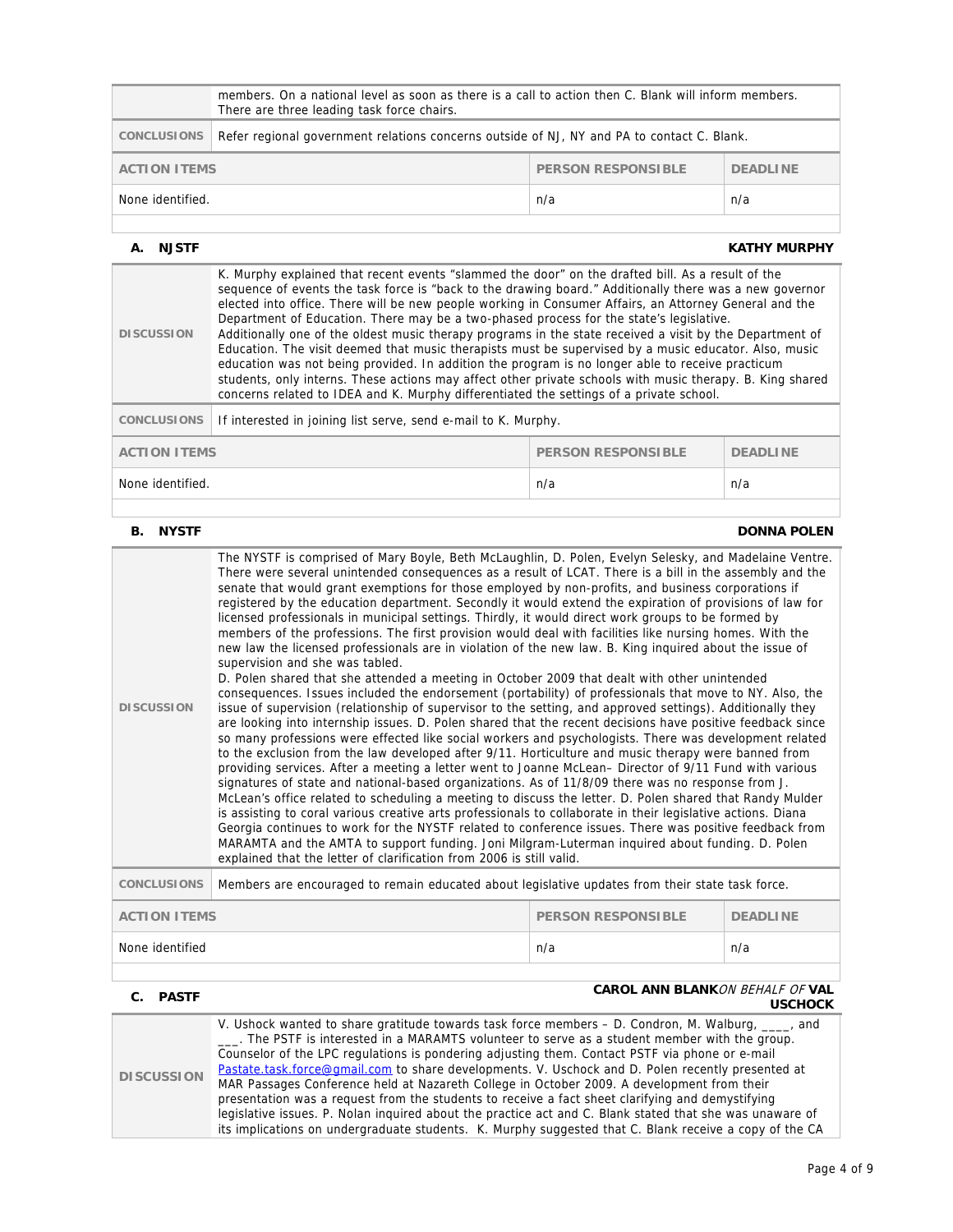|                               | legislative passed that was already accomplished. Flo ledar inquired if other creative arts therapists were<br>collaborating in this process. C. Blank explained that art therapists approached the task force. P. Nolen<br>requested clarification about the collaboration with other creative arts therapists. T. Meadows inquired if<br>it dealt with LPC regulations or a licensure development. C. Blank explained that the legislation deals<br>mostly with LPC and that there are no other details to be addressed. |  |  |
|-------------------------------|----------------------------------------------------------------------------------------------------------------------------------------------------------------------------------------------------------------------------------------------------------------------------------------------------------------------------------------------------------------------------------------------------------------------------------------------------------------------------------------------------------------------------|--|--|
| <b>CONCLUSIONS</b>            | None.                                                                                                                                                                                                                                                                                                                                                                                                                                                                                                                      |  |  |
|                               | <b>ACTION ITEMS</b><br><b>PERSON RESPONSIBLE</b><br><b>DEADLINE</b>                                                                                                                                                                                                                                                                                                                                                                                                                                                        |  |  |
| None identified<br>n/a<br>n/a |                                                                                                                                                                                                                                                                                                                                                                                                                                                                                                                            |  |  |
|                               |                                                                                                                                                                                                                                                                                                                                                                                                                                                                                                                            |  |  |

## **X. Public Relations**

#### **MEGHAN HINMAN**

| <b>DISCUSSION</b>             | There will be a survey about music therapists going into private practice. Career websites will again be<br>contacted requesting the inclusion of music therapy as a career option. The PR and Employment<br>Committee will present at a future conference about basic tips to presenting in the media and in the<br>elevator. B. King inquired about the AMTA Website development. M. Hinman shared concerns about the<br>lack of technological updates to the website. B. King suggested that members inquire with potential<br>spouses that are skilled with website development. M. Holliday shared that the website deals with the<br>AMTA Board of Directors prior to changing the website. M. Hinman shared excitement from other regions<br>that MARAMTA Members are able to receive complimentary PR brochures, DVDs on loan, fliers, etc. The<br>PR Board is also researching prices for technology equipment. |  |  |
|-------------------------------|--------------------------------------------------------------------------------------------------------------------------------------------------------------------------------------------------------------------------------------------------------------------------------------------------------------------------------------------------------------------------------------------------------------------------------------------------------------------------------------------------------------------------------------------------------------------------------------------------------------------------------------------------------------------------------------------------------------------------------------------------------------------------------------------------------------------------------------------------------------------------------------------------------------------------|--|--|
| <b>CONCLUSIONS</b>            | Members interested in serving with public relations should contact M. Hinman and/or B. Abrams.                                                                                                                                                                                                                                                                                                                                                                                                                                                                                                                                                                                                                                                                                                                                                                                                                           |  |  |
|                               | <b>ACTION ITEMS</b><br><b>PERSON RESPONSIBLE</b><br><b>DEADLINE</b>                                                                                                                                                                                                                                                                                                                                                                                                                                                                                                                                                                                                                                                                                                                                                                                                                                                      |  |  |
| None identified<br>n/a<br>n/a |                                                                                                                                                                                                                                                                                                                                                                                                                                                                                                                                                                                                                                                                                                                                                                                                                                                                                                                          |  |  |
|                               |                                                                                                                                                                                                                                                                                                                                                                                                                                                                                                                                                                                                                                                                                                                                                                                                                                                                                                                          |  |  |

## **XI. Student Affairs**

#### **BRIDGET SKIPPER ON BEHALF OF NICOLE HAHNA & SUE HADLEY**

| <b>DISCUSSION</b>             | B. Skipper shared that the MARAMTS Executive Board recently changed their leadership positions. Eleven<br>students are in attendance from the region. Current projects include the sibling advocacy project,<br>fundraisers - t-shirts and key chains, and scholarships. Old fundraiser materials are also available in the<br>exhibit hall including notebooks, guitar picks, and bumper sticker magnets. |  |  |
|-------------------------------|------------------------------------------------------------------------------------------------------------------------------------------------------------------------------------------------------------------------------------------------------------------------------------------------------------------------------------------------------------------------------------------------------------|--|--|
| <b>CONCLUSIONS</b>            | None.                                                                                                                                                                                                                                                                                                                                                                                                      |  |  |
|                               | <b>PERSON RESPONSIBLE</b><br><b>ACTION ITEMS</b><br><b>DEADLINE</b>                                                                                                                                                                                                                                                                                                                                        |  |  |
| None identified<br>n/a<br>n/a |                                                                                                                                                                                                                                                                                                                                                                                                            |  |  |

## **XII. HISTORIAN**

#### **CAROL SHULTIS**

| <b>DISCUSSION</b>                                            | The Clive Robbins DVD should be available in the Archives by 2010. C. Shultis thanked the region for<br>purchasing external hard drives to back-up materials from the archives. K. Myers is the student archivist<br>who is in attendance at national conference. |  |  |
|--------------------------------------------------------------|-------------------------------------------------------------------------------------------------------------------------------------------------------------------------------------------------------------------------------------------------------------------|--|--|
| <b>CONCLUSIONS</b>                                           | None.                                                                                                                                                                                                                                                             |  |  |
| PERSON RESPONSIBLE<br><b>ACTION ITEMS</b><br><b>DEADLINE</b> |                                                                                                                                                                                                                                                                   |  |  |
| None identified<br>n/a<br>n/a                                |                                                                                                                                                                                                                                                                   |  |  |
|                                                              |                                                                                                                                                                                                                                                                   |  |  |

### **XIII. Academic Program Approval**

#### **EVELYN SELESKY**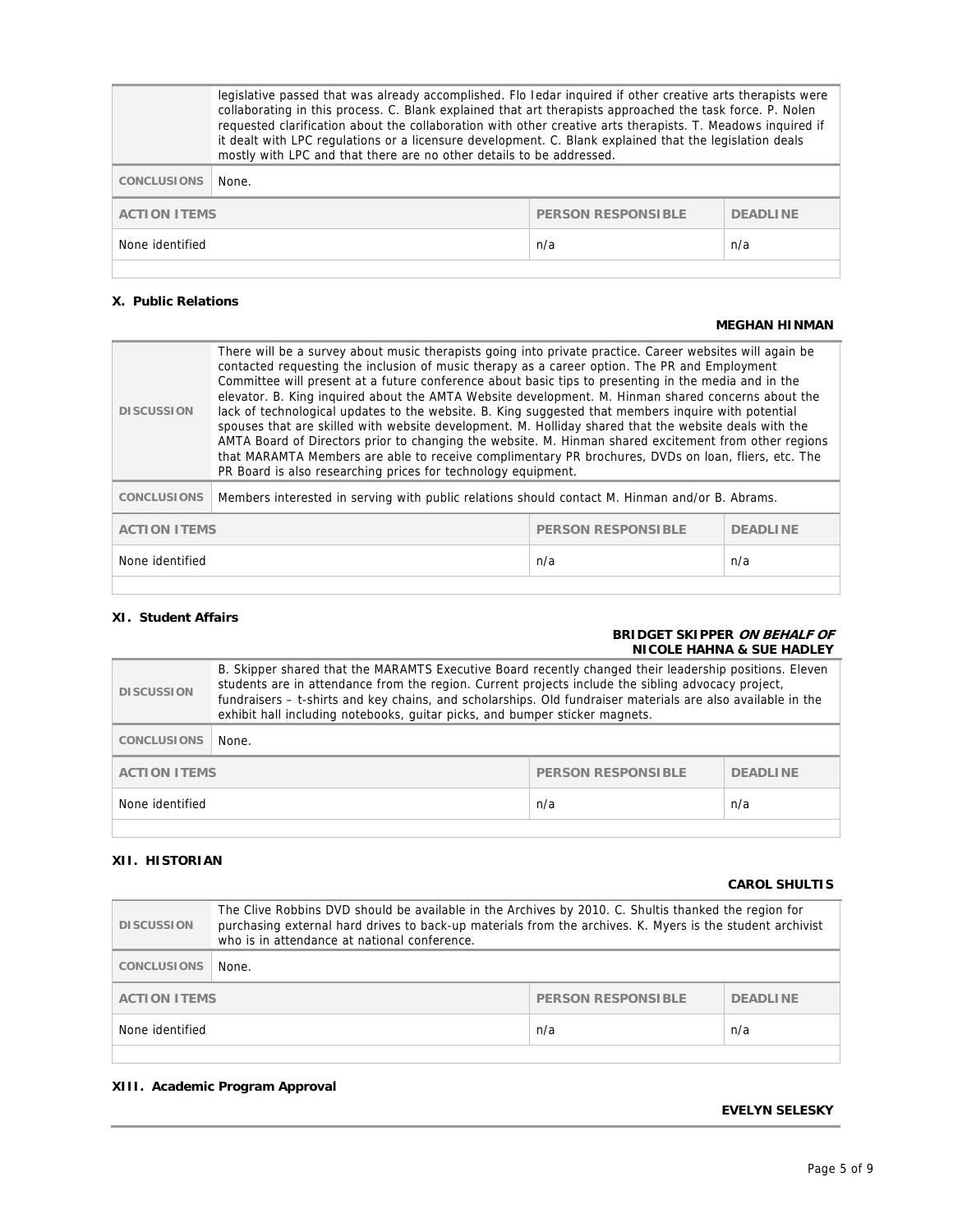| <b>DISCUSSION</b>             | APAC reapproved Maryville University, California State University, Charleston Southern University, West<br>Texas A&M University and Drewer University. New program approval for Drewer University, Sam Houston<br>State University pending accreditation approval. APAC supported revisions for Advanced Competencies<br>from AMTA. Both university affiliated and national roster internships must meet competencies of the<br>Standards of Clinical Training. As a reminder, academic program advisors and internship directors will<br>have a roundtable meeting on Sunday during the national conference. |  |  |  |
|-------------------------------|---------------------------------------------------------------------------------------------------------------------------------------------------------------------------------------------------------------------------------------------------------------------------------------------------------------------------------------------------------------------------------------------------------------------------------------------------------------------------------------------------------------------------------------------------------------------------------------------------------------|--|--|--|
| <b>CONCLUSIONS</b>            | None.                                                                                                                                                                                                                                                                                                                                                                                                                                                                                                                                                                                                         |  |  |  |
|                               | PERSON RESPONSIBLE<br><b>ACTION ITEMS</b><br><b>DEADLINE</b>                                                                                                                                                                                                                                                                                                                                                                                                                                                                                                                                                  |  |  |  |
| None identified<br>n/a<br>n/a |                                                                                                                                                                                                                                                                                                                                                                                                                                                                                                                                                                                                               |  |  |  |
|                               |                                                                                                                                                                                                                                                                                                                                                                                                                                                                                                                                                                                                               |  |  |  |

### **XIV. Affiliate Relations**

#### **NINA GALERSTEIN**

| <b>DISCUSSION</b>                                                   | AR Committee is in the process of revising and reogranizing tasks from AMTA. There will be another<br>international sruvey dealing with activities in other organizations. The most recent survey occurred in<br>2005. The most important project was surveying hundreds of websites to link into the MARAMTA Website.<br>There was a recent request from the Delaware Valley Art Therapy Association (DVATA) to link websites!<br>P. Nolan inquired about a proposed conference for creative arts professionals to be held in 2011. K.<br>Murphy clarified that the AMTA Board of Directors is still choosing its involvement. |  |  |
|---------------------------------------------------------------------|---------------------------------------------------------------------------------------------------------------------------------------------------------------------------------------------------------------------------------------------------------------------------------------------------------------------------------------------------------------------------------------------------------------------------------------------------------------------------------------------------------------------------------------------------------------------------------------------------------------------------------|--|--|
| <b>CONCLUSIONS</b>                                                  | None.                                                                                                                                                                                                                                                                                                                                                                                                                                                                                                                                                                                                                           |  |  |
| <b>PERSON RESPONSIBLE</b><br><b>ACTION ITEMS</b><br><b>DEADLINE</b> |                                                                                                                                                                                                                                                                                                                                                                                                                                                                                                                                                                                                                                 |  |  |
| None identified<br>n/a<br>n/a                                       |                                                                                                                                                                                                                                                                                                                                                                                                                                                                                                                                                                                                                                 |  |  |

## **XV. AMTA Board of Directors**

## **RUTHLEE ADLER**

| <b>DISCUSSION</b>  | R. Adler shared her personal experiences of pride for the MARAMTA related to activities and included persons.<br>She reminded members that she worked on the AMTA Board of Directors with many other regional members.<br>R. Adler encouraged members to attend board meetings since they are open for attendance by any public<br>members. The next meeting is scheduled for Saturday at 9:00am and Sunday morning at 9:00am. Additionally,<br>refer questions or concerns to R. Adler to best represent the regional members. There is an Assembly of<br>Delegates page within the website. The newest additions to the website include the coordination a Board of<br>Directors website to include meeting times and motions. She thanked members for their continued support. |     |     |
|--------------------|-----------------------------------------------------------------------------------------------------------------------------------------------------------------------------------------------------------------------------------------------------------------------------------------------------------------------------------------------------------------------------------------------------------------------------------------------------------------------------------------------------------------------------------------------------------------------------------------------------------------------------------------------------------------------------------------------------------------------------------------------------------------------------------|-----|-----|
| <b>CONCLUSIONS</b> | None.                                                                                                                                                                                                                                                                                                                                                                                                                                                                                                                                                                                                                                                                                                                                                                             |     |     |
|                    | <b>ACTION ITEMS</b><br><b>PERSON RESPONSIBLE</b><br><b>DEADLINE</b>                                                                                                                                                                                                                                                                                                                                                                                                                                                                                                                                                                                                                                                                                                               |     |     |
| None identified    |                                                                                                                                                                                                                                                                                                                                                                                                                                                                                                                                                                                                                                                                                                                                                                                   | n/a | n/a |

## **XVI. Association Internship Approval**

#### **MATTHEW PHILLIPS**

| <b>DISCUSSION</b>              | No report was given.                                                |  |  |
|--------------------------------|---------------------------------------------------------------------|--|--|
| CONCLUSIONS                    | None.                                                               |  |  |
|                                | <b>PERSON RESPONSIBLE</b><br><b>DEADLINE</b><br><b>ACTION ITEMS</b> |  |  |
| None identified.<br>n/a<br>n/a |                                                                     |  |  |
|                                |                                                                     |  |  |

## **XVII. Continuing Education**

#### **BARBARA MACLEAN ON BEHALF OF TRACY SOUHRADA**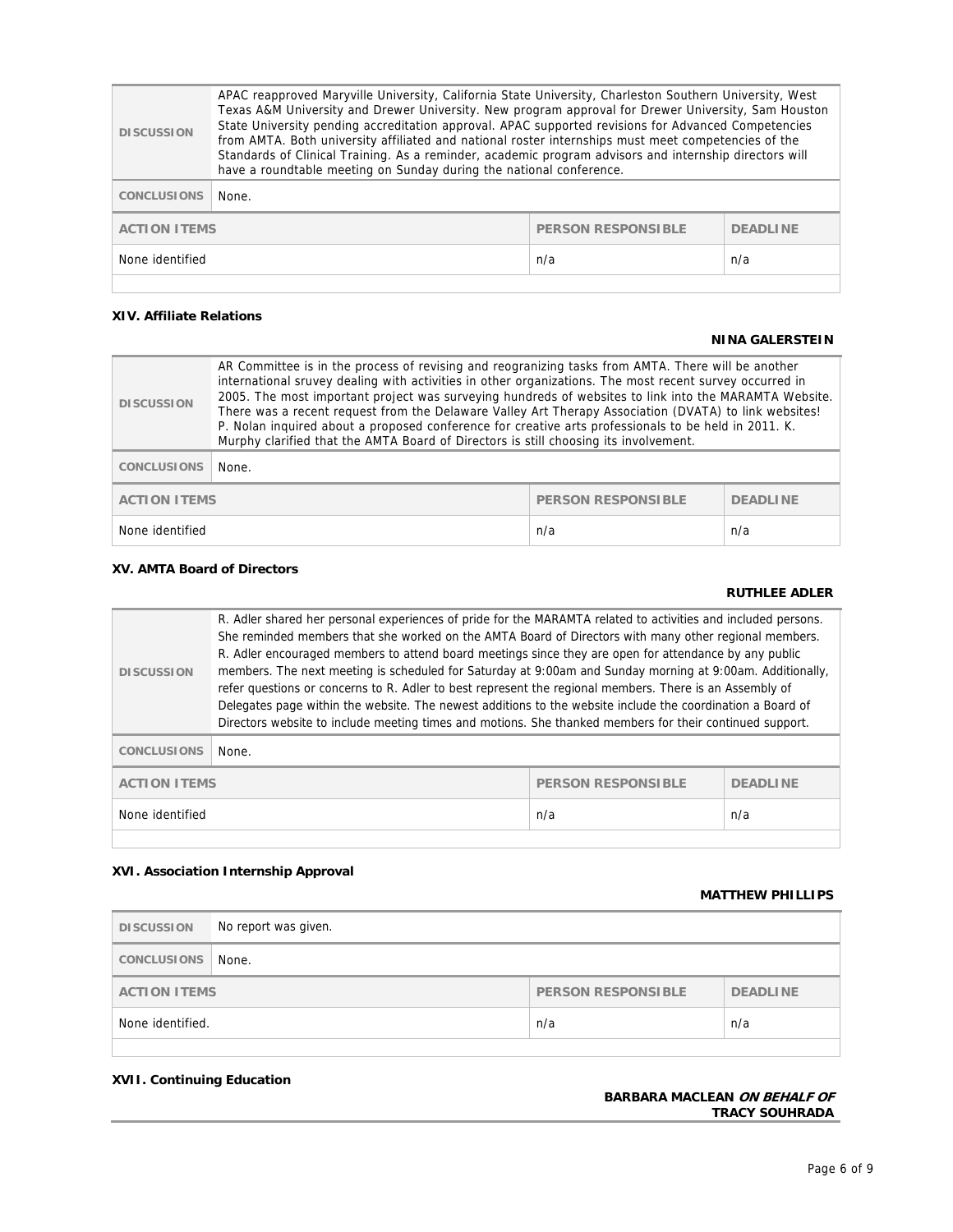| <b>DISCUSSION</b>                                                   | The CBMT developed a new Scope of Practice to become effective in April 2010. The CBMT is revising the<br>Recertification Manual and researching greater accountability for learning outcomes. By the end of this<br>conference there will be 31 trainings, and 4 institutes. The CBMT website is being updated. Specific to<br>the MARAMTA there needs to be a separate Continuing Education Committee Member to insure attending<br>national conferences. Both positions have large responsibilities. |  |  |  |
|---------------------------------------------------------------------|---------------------------------------------------------------------------------------------------------------------------------------------------------------------------------------------------------------------------------------------------------------------------------------------------------------------------------------------------------------------------------------------------------------------------------------------------------------------------------------------------------|--|--|--|
| <b>CONCLUSIONS</b>                                                  | None.                                                                                                                                                                                                                                                                                                                                                                                                                                                                                                   |  |  |  |
| <b>PERSON RESPONSIBLE</b><br><b>ACTION ITEMS</b><br><b>DEADLINE</b> |                                                                                                                                                                                                                                                                                                                                                                                                                                                                                                         |  |  |  |
| None identified<br>n/a<br>n/a                                       |                                                                                                                                                                                                                                                                                                                                                                                                                                                                                                         |  |  |  |
|                                                                     |                                                                                                                                                                                                                                                                                                                                                                                                                                                                                                         |  |  |  |

## **XVIII. International Relations**

#### **FLOSSIE IERARDI**

| <b>DISCUSSION</b>                                                   | The WFMT Conference will be held in 2010 in Korea. The European Music Therapy Conference is<br>scheduled for May 5-9, 2010 to be held in Spain. The Canadian Conference will be in May with an<br>extended deadline for proposals. Members were encouraged to present at conferences regarding clinical<br>experiences with clients whose first languages are not English. |  |  |  |
|---------------------------------------------------------------------|----------------------------------------------------------------------------------------------------------------------------------------------------------------------------------------------------------------------------------------------------------------------------------------------------------------------------------------------------------------------------|--|--|--|
| <b>CONCLUSIONS</b>                                                  | None.                                                                                                                                                                                                                                                                                                                                                                      |  |  |  |
| <b>PERSON RESPONSIBLE</b><br><b>ACTION ITEMS</b><br><b>DEADLINE</b> |                                                                                                                                                                                                                                                                                                                                                                            |  |  |  |
| None identified<br>n/a<br>n/a                                       |                                                                                                                                                                                                                                                                                                                                                                            |  |  |  |
|                                                                     |                                                                                                                                                                                                                                                                                                                                                                            |  |  |  |

## **XIX. Judicial Review**

## **EVELYN SELESKY**

| <b>DISCUSSION</b>                                            | No information was reported. |  |  |
|--------------------------------------------------------------|------------------------------|--|--|
| CONCLUSIONS                                                  | None.                        |  |  |
| PERSON RESPONSIBLE<br><b>DEADLINE</b><br><b>ACTION ITEMS</b> |                              |  |  |
| None identified<br>n/a<br>n/a                                |                              |  |  |
|                                                              |                              |  |  |

### **XX. Professional Advocacy**

### **KATHY MURPHY**

| <b>DISCUSSION</b>                                                   | K. Murphy and Cheryl Stevenson wanted to share that guidance and misrepresentation may be reported<br>to L. Oswanski. There will be a conference assessment to introduce the self-assessment exam related to<br>professional education and development. Soon the professional advocacy information will be revised<br>within the MARAMTA Website. |  |  |
|---------------------------------------------------------------------|---------------------------------------------------------------------------------------------------------------------------------------------------------------------------------------------------------------------------------------------------------------------------------------------------------------------------------------------------|--|--|
| <b>CONCLUSIONS</b>                                                  | None.                                                                                                                                                                                                                                                                                                                                             |  |  |
| <b>ACTION ITEMS</b><br><b>PERSON RESPONSIBLE</b><br><b>DEADLINE</b> |                                                                                                                                                                                                                                                                                                                                                   |  |  |
| n/a<br>None identified<br>n/a                                       |                                                                                                                                                                                                                                                                                                                                                   |  |  |
|                                                                     |                                                                                                                                                                                                                                                                                                                                                   |  |  |

## **XXI. Reimbursement**

#### **ELAINE ABBOTT**

|                   | MARAMTA is searching for an interested member to serve on the Reimbursement Committee. There are      |
|-------------------|-------------------------------------------------------------------------------------------------------|
|                   | courageous members from other regions that are receiving reimbursement through Blue Cross Blue Shield |
| <b>DISCUSSION</b> | and Etna. Any private practice therapist interested in third party reimbursement should contact       |
|                   | MARMATA. Members may listen to podcast about reimbursement for music therapy services through the     |
|                   | AMTA Pro website. Requirements for successful reimbursement differ through various states. Music      |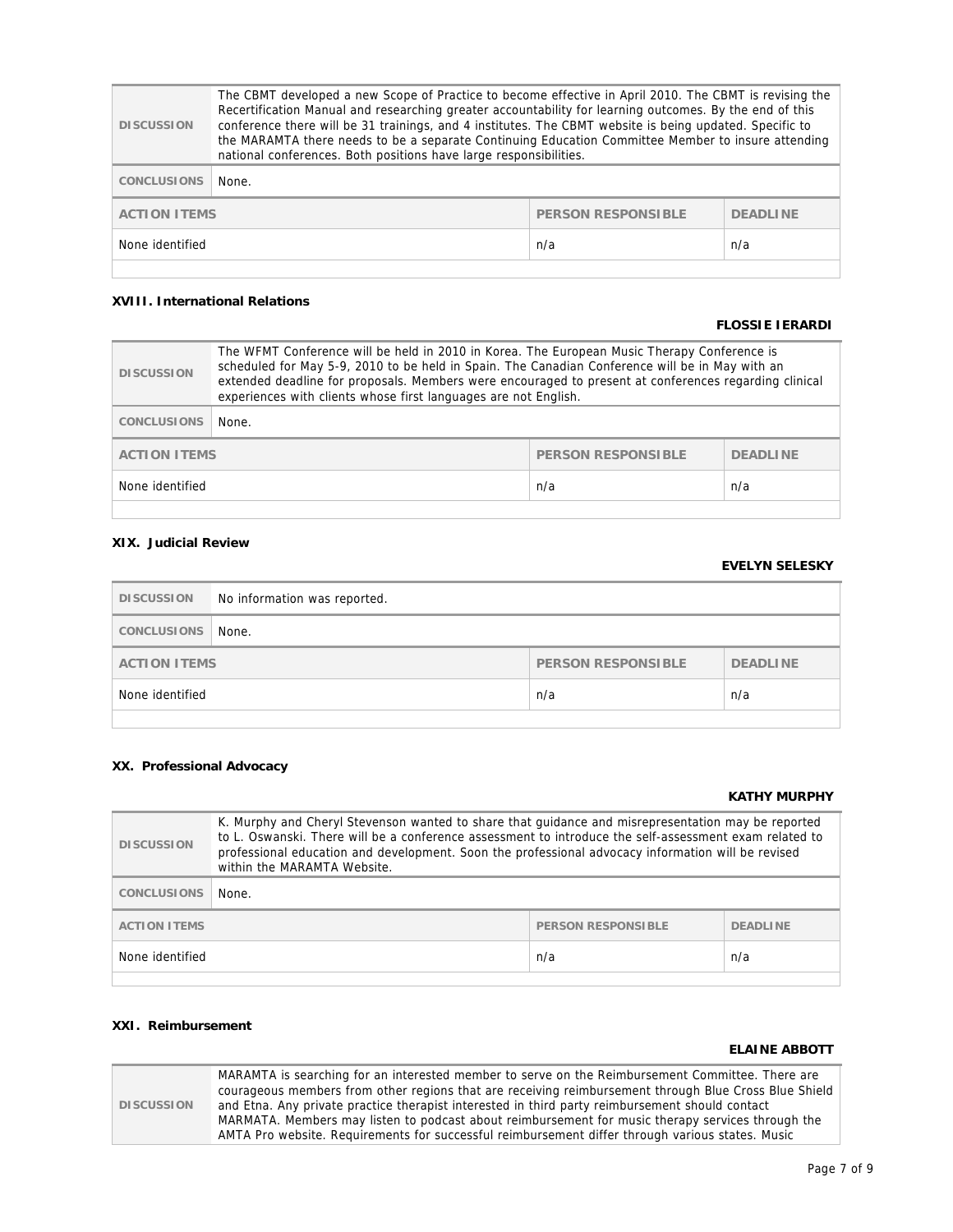|                                                                     | therapists share that other professionals that duplicate services is problematic. Goals for 2010 include the<br>development of online reimbursement support, webinars, etc. Also there may be training courses at<br>upcoming conferences to explain reimbursement processes. |  |  |  |
|---------------------------------------------------------------------|-------------------------------------------------------------------------------------------------------------------------------------------------------------------------------------------------------------------------------------------------------------------------------|--|--|--|
| <b>CONCLUSIONS</b>                                                  | None.                                                                                                                                                                                                                                                                         |  |  |  |
| <b>PERSON RESPONSIBLE</b><br><b>ACTION ITEMS</b><br><b>DEADLINE</b> |                                                                                                                                                                                                                                                                               |  |  |  |
| None identified<br>n/a<br>n/a                                       |                                                                                                                                                                                                                                                                               |  |  |  |
|                                                                     |                                                                                                                                                                                                                                                                               |  |  |  |

### **XXII. Research**

#### **ANTHONY MEADOWS**

| <b>DISCUSSION</b>                                                   | He acknowledged committee members G. Behrens, M. Viega, A. Wilhunt, J. ____B. Abrams recently<br>stepped down and was thanked for his service. There are six sessions to be held during the 2010<br>MARAMTA Conference with divided tracks for students and professionals. The two emphases will relate to<br>using research and providing a research grant for the amount of \$1,000. B. Abrams reminded members<br>to prove research related to legislative concerns. T. Meadows thanked committee members. |  |  |
|---------------------------------------------------------------------|---------------------------------------------------------------------------------------------------------------------------------------------------------------------------------------------------------------------------------------------------------------------------------------------------------------------------------------------------------------------------------------------------------------------------------------------------------------------------------------------------------------|--|--|
| <b>CONCLUSIONS</b>                                                  | None.                                                                                                                                                                                                                                                                                                                                                                                                                                                                                                         |  |  |
| <b>ACTION ITEMS</b><br><b>DEADLINE</b><br><b>PERSON RESPONSIBLE</b> |                                                                                                                                                                                                                                                                                                                                                                                                                                                                                                               |  |  |
| None identified<br>n/a<br>n/a                                       |                                                                                                                                                                                                                                                                                                                                                                                                                                                                                                               |  |  |

## **XXIII. Special Target Populations**

### **SCOTT MCDONALD**

| <b>DISCUSSION</b>                                                   | This committee was charged with creating networking opportunitels for professionals working with<br>various populations. The recent luncheon was a sucessful event on November 13, 2009. Fact sheets are<br>in the development for distribution on the AMTA Website. Additional populations include eating disorders,<br>substance abuse and the committtee is awaiting to receive feedback from profesisonals serving such<br>popuatlions. The member's section on the AMTA Website has expanded for the Special Target Populations<br>Committee. There are more electronic opportunities that wil be released soon. |  |  |
|---------------------------------------------------------------------|-----------------------------------------------------------------------------------------------------------------------------------------------------------------------------------------------------------------------------------------------------------------------------------------------------------------------------------------------------------------------------------------------------------------------------------------------------------------------------------------------------------------------------------------------------------------------------------------------------------------------|--|--|
| <b>CONCLUSIONS</b>                                                  | None.                                                                                                                                                                                                                                                                                                                                                                                                                                                                                                                                                                                                                 |  |  |
| <b>PERSON RESPONSIBLE</b><br><b>ACTION ITEMS</b><br><b>DEADLINE</b> |                                                                                                                                                                                                                                                                                                                                                                                                                                                                                                                                                                                                                       |  |  |
| None identified<br>n/a<br>n/a                                       |                                                                                                                                                                                                                                                                                                                                                                                                                                                                                                                                                                                                                       |  |  |

## **XXIV. Standards of Clinical Practice**

## **DEBORAH BENKOVITZ ON BEHALF OF JOANNE LOEWY**

| <b>DISCUSSION</b>                                                   | The Chair Annette Whitehead shared that there was an addition of a section related to supervision.<br>Although the section covers a lot of information it is very general to allow peer supervision, and any<br>number of professionals to be involved. |  |  |
|---------------------------------------------------------------------|---------------------------------------------------------------------------------------------------------------------------------------------------------------------------------------------------------------------------------------------------------|--|--|
| <b>CONCLUSIONS</b>                                                  | None.                                                                                                                                                                                                                                                   |  |  |
| <b>PERSON RESPONSIBLE</b><br><b>ACTION ITEMS</b><br><b>DEADLINE</b> |                                                                                                                                                                                                                                                         |  |  |
| n/a<br>n/a<br>None identified                                       |                                                                                                                                                                                                                                                         |  |  |
|                                                                     |                                                                                                                                                                                                                                                         |  |  |

## **XXV. Communications and Technology**

#### **MATTHEW PHILLIPS**

|                   | The Committee is seeking names for other members who have experience and expertise in various                 |  |  |
|-------------------|---------------------------------------------------------------------------------------------------------------|--|--|
| <b>DISCUSSION</b> | technologies. The committee will also include vendors and presenters. Encouragement for presentations related |  |  |
|                   | to technologies. The Committee is considering an institute at the 2010 AMTA Conference with practicality and  |  |  |